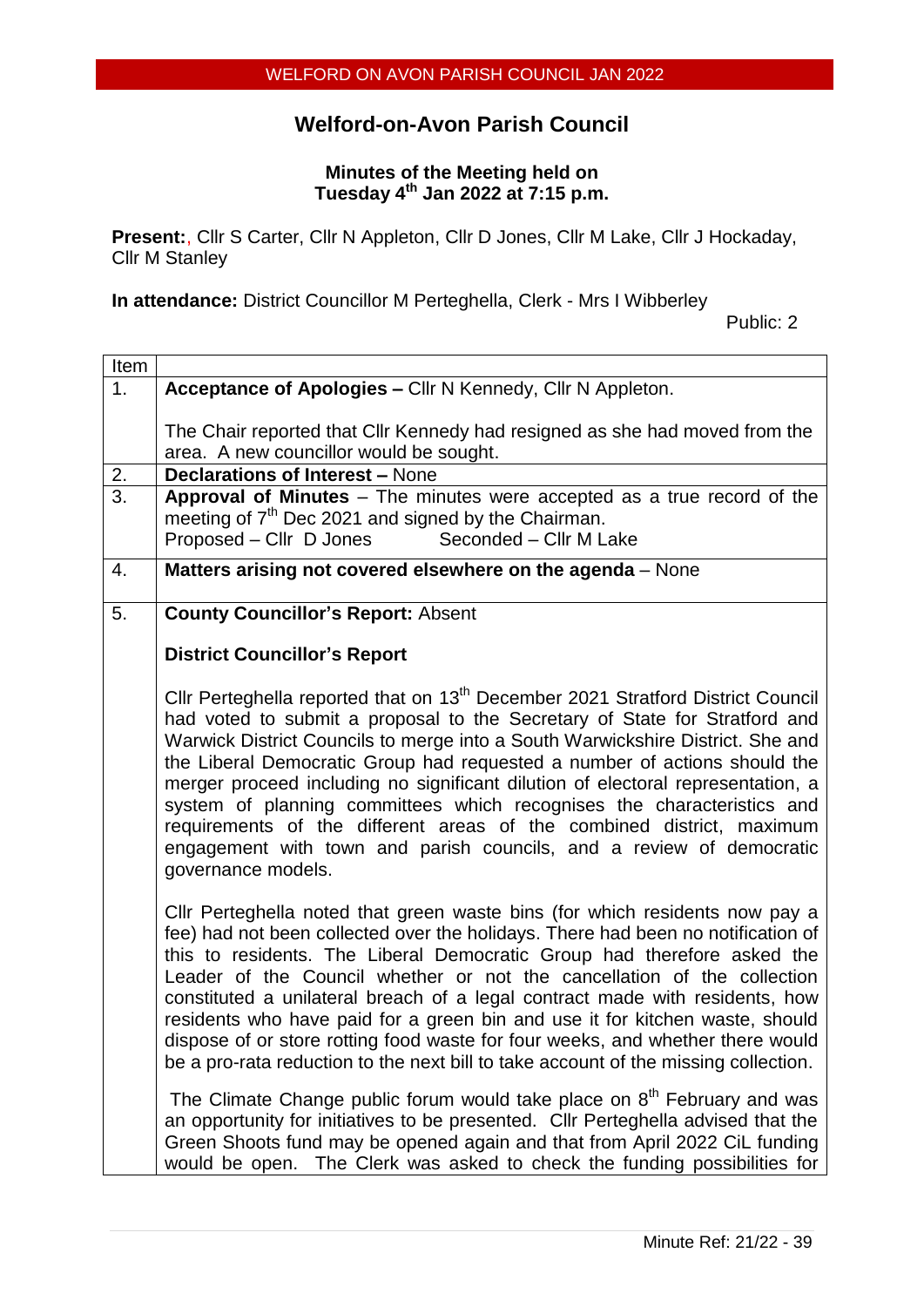#### WELFORD ON AVON PARISH COUNCIL JAN 2022

projects such as the Sports Club and the footpath to Cress Hill.

Cllr Perteghella advised that there was still money available to assist businesses with covid recovery and noted that a covid booster hub was open at Warwick Hospital for all those over 18.

SDC had agreed to commission a report/study on making Long Marston Garden Village more sustainable which would include a study on integrated transport infrastructure. The report was likely to be published in spring/early summer.

#### 6. **Planning**

| <b>REFERENCE</b>                                          | <b>ADDRESS - PROPOSAL</b>                                                                                                                                                                                                                                                                                                                                                                                                                                                                                                                                                         | <b>SDC DECISION</b>               |  |  |
|-----------------------------------------------------------|-----------------------------------------------------------------------------------------------------------------------------------------------------------------------------------------------------------------------------------------------------------------------------------------------------------------------------------------------------------------------------------------------------------------------------------------------------------------------------------------------------------------------------------------------------------------------------------|-----------------------------------|--|--|
| 21/03558/TREE                                             | Welford House High Street - G1, lime x14no. - Re-<br>pollard, pruning regrowth back to pollard points. -T2<br>walnut - Reduce width by 2metres to clear<br>conservatory. - T3 unspecified stump - Remove. - T4                                                                                                                                                                                                                                                                                                                                                                    | <b>CONSENT</b>                    |  |  |
| 21/02853/VARY                                             | conifer - Crown raise by 2 metres<br>West View Caravan Park - removal of condition 1 of<br>05/00519/VARY to allow occupation of caravans all<br>year round (12 months)                                                                                                                                                                                                                                                                                                                                                                                                            |                                   |  |  |
| 21/03349/FUL                                              | Acorns, Barton Road - erection of single storey rear<br>extension                                                                                                                                                                                                                                                                                                                                                                                                                                                                                                                 | <b>CONSENT</b> with<br>conditions |  |  |
| 21/03167/FUL                                              | Oak Bank, Church Street - replacement roof, single<br>storey side garage extension, replacement windows                                                                                                                                                                                                                                                                                                                                                                                                                                                                           | <b>CONSENT</b> with<br>conditions |  |  |
| 21/02519/FUL                                              | Nissoria Binton Road - Replacement permeable<br>gravel driveway and associated drainage<br>management linked to new SuDS                                                                                                                                                                                                                                                                                                                                                                                                                                                          | <b>CONSENT</b> with<br>conditions |  |  |
| 21/03708/TREE                                             | Weir House Boat Lane -T1 unidentified tree - Fell. -<br>T2 willow - Fell. - T3 cherry - Fell. - T4 Laburnum - Fell.                                                                                                                                                                                                                                                                                                                                                                                                                                                               | <b>CONSENT</b>                    |  |  |
| 21/03453/FUL                                              | 12 Barton Meadow - erection of single storey rear<br>extension and first floor extension over garage                                                                                                                                                                                                                                                                                                                                                                                                                                                                              | <b>CONSENT</b> with<br>conditions |  |  |
|                                                           | 6.2 Report of Planning Applications Previously Considered                                                                                                                                                                                                                                                                                                                                                                                                                                                                                                                         |                                   |  |  |
| <b>REFERENCE</b>                                          | <b>ADDRESS - PROPOSAL</b>                                                                                                                                                                                                                                                                                                                                                                                                                                                                                                                                                         | <b>PC RESPONSE</b>                |  |  |
| 21/03708/TREE                                             | Weir House Boat Lane -T1 unidentified tree - Fell. -T2<br>willow - Fell. - T3 cherry - Fell. - T4 Laburnum - Fell                                                                                                                                                                                                                                                                                                                                                                                                                                                                 | <b>SUPPORT</b>                    |  |  |
| 21/03594/FUL                                              | Pear Tree House High Street - Fenestration<br>alterations including addition of bay window, bi-folding<br>doors and glazed screen                                                                                                                                                                                                                                                                                                                                                                                                                                                 | <b>SUPPORT</b>                    |  |  |
| 21/03800/TREE                                             | Devon Cottage Frog Lane - T1 willow, twin-stem -<br>Stem nearest house failed and fell across driveway on<br>27/11/2021, damaging several limbs on T2. Fallen<br>stem from T1 removed as it was blocking the driveway<br>access. Permission to fell the remaining stem of T1,<br>as a priority matter, as the remaining stem may fail<br>and cause further damage to property below and<br>adjacent. - T2 willow. Agent has already removed<br>several damaged branches caused by failure of T1<br>and wishes this work recorded as being a result of<br>wind blown damage to T1. | <b>SUPPORT</b>                    |  |  |
| 21/03783/FUL                                              | Sherbourne Cottage High Street - Insertion of<br>conservation rooflights and fenestration alterations to<br>existing single storey rear elevation including removal<br>of bay window                                                                                                                                                                                                                                                                                                                                                                                              | <b>SUPPORT</b>                    |  |  |
| 21/03093/FUL<br>Land South Of The Milcote Road - Proposed |                                                                                                                                                                                                                                                                                                                                                                                                                                                                                                                                                                                   |                                   |  |  |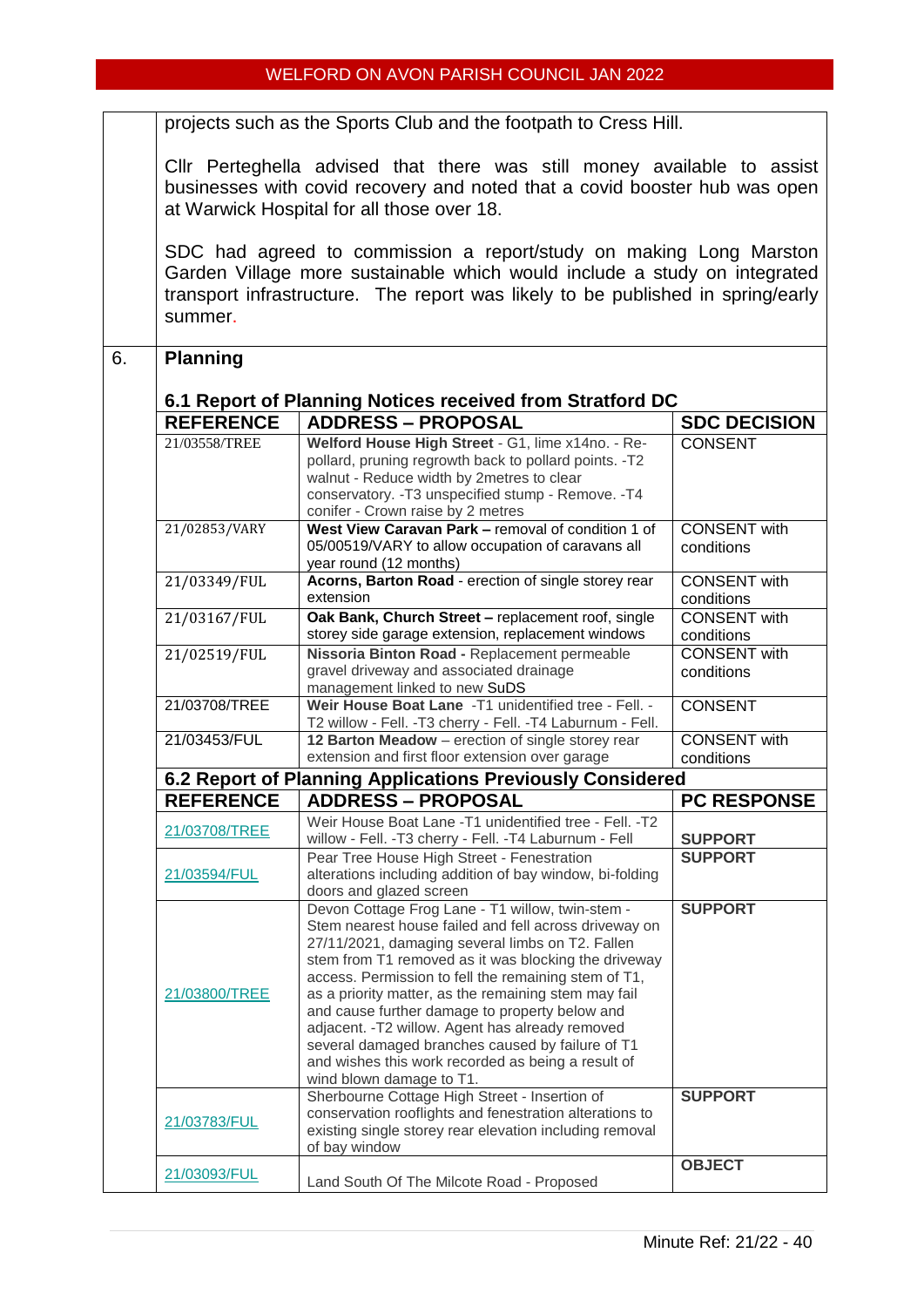### WELFORD ON AVON PARISH COUNCIL JAN 2022

|                |                                                                                                                                                                                                                                                                                                                                                                                                                                                                                                                                                                                                                                                                                                                                                                                                                                                                                                                                                                                                                                                                                                                                                                                                                                                                                                                                                                                                                                                                                                                                                                                                                                                                                 | agricultural grain storage building with concrete apron<br>and access drive |                                     |            |                    |                |  |  |  |
|----------------|---------------------------------------------------------------------------------------------------------------------------------------------------------------------------------------------------------------------------------------------------------------------------------------------------------------------------------------------------------------------------------------------------------------------------------------------------------------------------------------------------------------------------------------------------------------------------------------------------------------------------------------------------------------------------------------------------------------------------------------------------------------------------------------------------------------------------------------------------------------------------------------------------------------------------------------------------------------------------------------------------------------------------------------------------------------------------------------------------------------------------------------------------------------------------------------------------------------------------------------------------------------------------------------------------------------------------------------------------------------------------------------------------------------------------------------------------------------------------------------------------------------------------------------------------------------------------------------------------------------------------------------------------------------------------------|-----------------------------------------------------------------------------|-------------------------------------|------------|--------------------|----------------|--|--|--|
|                | 6.3 Consideration of Planning Applications received from Stratford                                                                                                                                                                                                                                                                                                                                                                                                                                                                                                                                                                                                                                                                                                                                                                                                                                                                                                                                                                                                                                                                                                                                                                                                                                                                                                                                                                                                                                                                                                                                                                                                              |                                                                             |                                     |            |                    |                |  |  |  |
|                | <b>District Council</b>                                                                                                                                                                                                                                                                                                                                                                                                                                                                                                                                                                                                                                                                                                                                                                                                                                                                                                                                                                                                                                                                                                                                                                                                                                                                                                                                                                                                                                                                                                                                                                                                                                                         |                                                                             |                                     |            |                    |                |  |  |  |
|                | <b>REFERENCE</b>                                                                                                                                                                                                                                                                                                                                                                                                                                                                                                                                                                                                                                                                                                                                                                                                                                                                                                                                                                                                                                                                                                                                                                                                                                                                                                                                                                                                                                                                                                                                                                                                                                                                | <b>ADDRESS - PROPOSAL</b>                                                   |                                     |            | <b>PC RESPONSE</b> |                |  |  |  |
|                |                                                                                                                                                                                                                                                                                                                                                                                                                                                                                                                                                                                                                                                                                                                                                                                                                                                                                                                                                                                                                                                                                                                                                                                                                                                                                                                                                                                                                                                                                                                                                                                                                                                                                 |                                                                             |                                     |            |                    |                |  |  |  |
|                |                                                                                                                                                                                                                                                                                                                                                                                                                                                                                                                                                                                                                                                                                                                                                                                                                                                                                                                                                                                                                                                                                                                                                                                                                                                                                                                                                                                                                                                                                                                                                                                                                                                                                 | * subject to LBC Officer comments                                           | ** subject to Tree Officer comments |            |                    |                |  |  |  |
|                | <b>6.4 Enforcement Issues</b><br>There were none discussed.<br><b>6.5 Other Planning Matters</b><br>There were none discussed.                                                                                                                                                                                                                                                                                                                                                                                                                                                                                                                                                                                                                                                                                                                                                                                                                                                                                                                                                                                                                                                                                                                                                                                                                                                                                                                                                                                                                                                                                                                                                  |                                                                             |                                     |            |                    |                |  |  |  |
|                |                                                                                                                                                                                                                                                                                                                                                                                                                                                                                                                                                                                                                                                                                                                                                                                                                                                                                                                                                                                                                                                                                                                                                                                                                                                                                                                                                                                                                                                                                                                                                                                                                                                                                 |                                                                             |                                     |            |                    |                |  |  |  |
| 7 <sub>1</sub> | <b>Finance</b>                                                                                                                                                                                                                                                                                                                                                                                                                                                                                                                                                                                                                                                                                                                                                                                                                                                                                                                                                                                                                                                                                                                                                                                                                                                                                                                                                                                                                                                                                                                                                                                                                                                                  | 7.1 Approval of items requiring payment                                     |                                     |            |                    |                |  |  |  |
|                | <b>Item</b>                                                                                                                                                                                                                                                                                                                                                                                                                                                                                                                                                                                                                                                                                                                                                                                                                                                                                                                                                                                                                                                                                                                                                                                                                                                                                                                                                                                                                                                                                                                                                                                                                                                                     |                                                                             | <b>Base</b>                         | <b>VAT</b> | <b>Total</b>       | Bdgt.          |  |  |  |
|                | <b>Clerk Salary</b>                                                                                                                                                                                                                                                                                                                                                                                                                                                                                                                                                                                                                                                                                                                                                                                                                                                                                                                                                                                                                                                                                                                                                                                                                                                                                                                                                                                                                                                                                                                                                                                                                                                             |                                                                             | £972.40                             | £0.00      | £972.40            | $\overline{7}$ |  |  |  |
|                | Clerks Phone O2 (paid by DD)                                                                                                                                                                                                                                                                                                                                                                                                                                                                                                                                                                                                                                                                                                                                                                                                                                                                                                                                                                                                                                                                                                                                                                                                                                                                                                                                                                                                                                                                                                                                                                                                                                                    |                                                                             | £10.14                              | £2.03      | £12.17             | 8              |  |  |  |
|                | Donation Millennium Trust - monthly                                                                                                                                                                                                                                                                                                                                                                                                                                                                                                                                                                                                                                                                                                                                                                                                                                                                                                                                                                                                                                                                                                                                                                                                                                                                                                                                                                                                                                                                                                                                                                                                                                             |                                                                             | £100.00                             | £0.00      | £100.00            | 15             |  |  |  |
|                | Limebridge - mowing Synder Meadow                                                                                                                                                                                                                                                                                                                                                                                                                                                                                                                                                                                                                                                                                                                                                                                                                                                                                                                                                                                                                                                                                                                                                                                                                                                                                                                                                                                                                                                                                                                                                                                                                                               |                                                                             | £395.00                             | £79.00     | £474.00            | 21             |  |  |  |
|                | Limebridge - mowing Village Greens                                                                                                                                                                                                                                                                                                                                                                                                                                                                                                                                                                                                                                                                                                                                                                                                                                                                                                                                                                                                                                                                                                                                                                                                                                                                                                                                                                                                                                                                                                                                                                                                                                              |                                                                             | £212.00                             | £42.40     | £254.40            | 22             |  |  |  |
|                | Limebridge - mowing Churchyard                                                                                                                                                                                                                                                                                                                                                                                                                                                                                                                                                                                                                                                                                                                                                                                                                                                                                                                                                                                                                                                                                                                                                                                                                                                                                                                                                                                                                                                                                                                                                                                                                                                  |                                                                             | £330.00                             | £66.00     | £264.00            | 23             |  |  |  |
|                |                                                                                                                                                                                                                                                                                                                                                                                                                                                                                                                                                                                                                                                                                                                                                                                                                                                                                                                                                                                                                                                                                                                                                                                                                                                                                                                                                                                                                                                                                                                                                                                                                                                                                 |                                                                             | £2092.57                            | £189.43    | £1903.14           |                |  |  |  |
|                | <b>Transfer</b> - £1950.00<br>Proposed – Cllr J Hockaday<br>Seconded – Cllr D Jones<br><b>7.2 Any Other Finance Matters</b><br>2022-23 Budget and Precept - Cllr Lake circulated a report on expenditure for<br>the two previous years together with a forecast 2021/22. Income stood at £34k<br>in the current year of which £24k was precept, the additional funding coming<br>from CiL monies, VAT rebates and a Synder Meadow contribution. Costs were<br>c£25k leaving a surplus of £8k unspent. Cllr Lake outlined the reserves<br>position and advised that best practice was to hold between 50 and 100% of<br>the precept. He outlined his budget assumptions for income (precept at current<br>level) and expenditure and noted the effect that this would have on reserves.<br>The Councillors discussed the current capital projects and their aspirations for<br>improvements in the village such as increased sports facilities at Synder<br>Meadow, additional facilities for teenagers and young children. It was also<br>noted that c£3-4k would be needed to assist with the review of the<br>Neighbourhood Plan in 2022-23. It was also observed that the defibrillator<br>pads would need replacing in October 2023. The level of the village precept<br>was low when compared to other similar sized villages. The deadline for<br>submitting the application was 29 January. The clerk was asked to check if<br>there was any cap on the level of precept increase permitted. It was agreed<br>that Councillor Lake would look at a number of alternative scenarios and that<br>the precept and budget would be agreed and finalised at the next meeting. |                                                                             |                                     |            |                    |                |  |  |  |